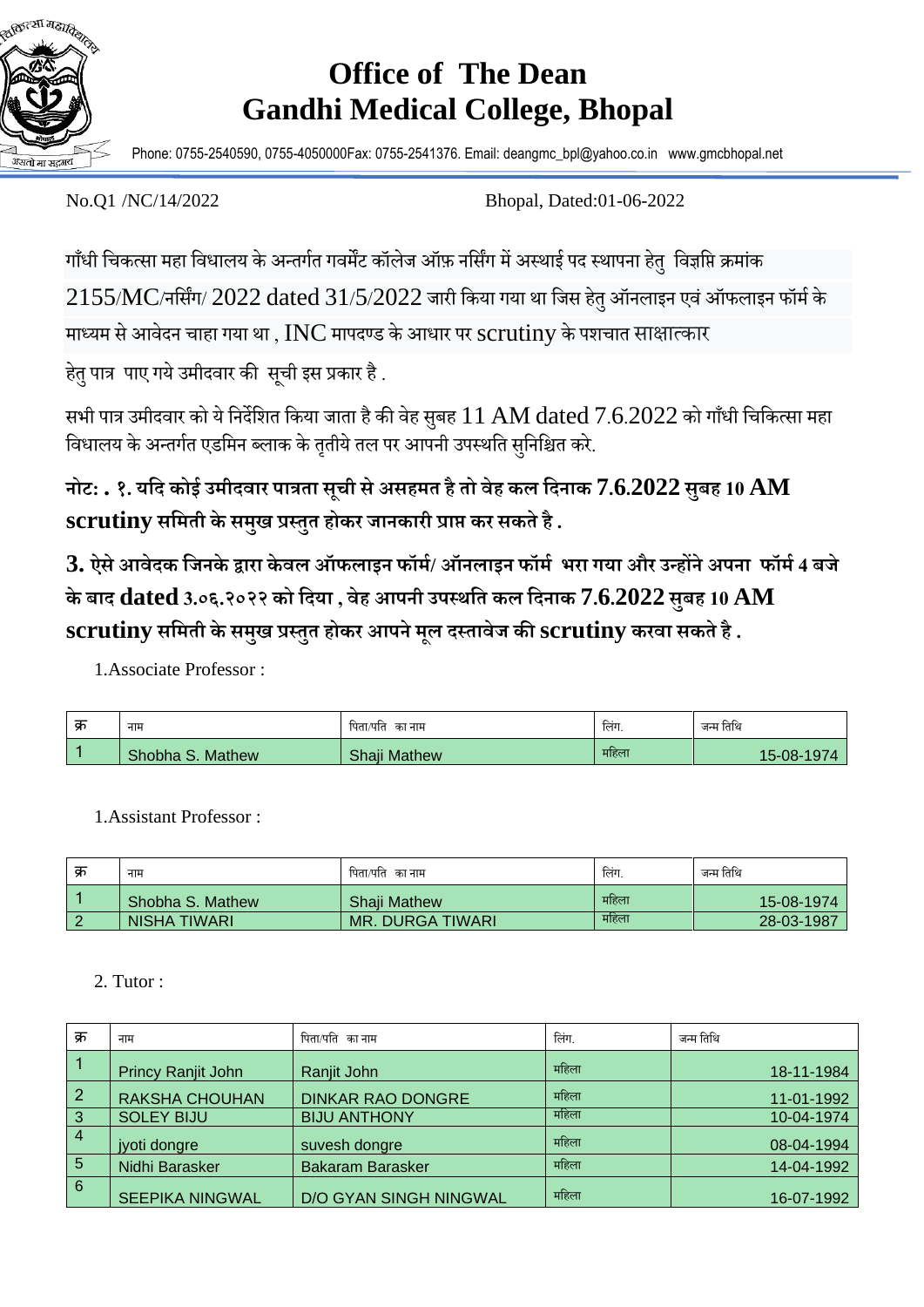

## **Office of The Dean Gandhi Medical College, Bhopal**

Phone: 0755-2540590, 0755-4050000Fax: 0755-2541376. Email: deangmc\_bpl@yahoo.co.in www.gmcbhopal.net

| $\overline{7}$ | Mrs Chitrarekha                      | <b>Mr Pramod Narware</b>    | महिला | 04-12-1985 |
|----------------|--------------------------------------|-----------------------------|-------|------------|
| $\bf 8$        | <b>KIRAN PATEL</b>                   | <b>SHUBHAM PATEL</b>        | महिला | 15-01-1995 |
| 9              | <b>JYOTI GOHE</b>                    | MR. CHAMPALAL GOHE          | महिला | 10-07-1990 |
| 10             | Suman Bhajre                         | <b>Rampal Bajre</b>         | महिला | 28-02-1988 |
| 11             | Durga Patel                          | Raghvendra Singh Patel      | महिला | 15-03-1986 |
| 12             | <b>VANDANA TANGARE</b>               | <b>LAKHANLAL TANGARE</b>    | महिला | 10-06-1990 |
| 13             | <b>KIRAN MOURYA</b>                  | <b>DEVI SINGH MOURYA</b>    | महिला | 04-05-1995 |
| 14             | <b>DEEPIKA KUJUR</b>                 | <b>AUGUSTUS KUJUR</b>       | महिला | 16-11-1992 |
| 15             | Rupa Mandal                          | <b>Prashant Mandal</b>      | महिला | 03-10-1989 |
| 16             | <b>KANCHAN MISHRA</b>                | <b>RAHUL KUMAR MISHRA</b>   | महिला | 05-05-1994 |
| 17             | POOJA YADAV                          | <b>RAKESH YADAV</b>         | महिला | 06-10-1990 |
| 18             | <b>SHANTI MARAVI</b>                 | MR. VISHRAM SINGH MARAVI    | महिला | 13-05-1987 |
| 19             | ANUPRIYA S.L.                        | Late - AJITH C.             | महिला | 13-11-1987 |
| 20             | <b>RESHAL RIBECA</b><br><b>SINGH</b> | <b>VIPIN SINGH</b>          | महिला | 15-04-1988 |
| 21             | <b>DURGA SILUKAR</b>                 | <b>MUNNILAL SILUKAR</b>     | महिला | 14-03-1989 |
| 22             | <b>UMA MAKODE</b>                    | <b>SURESH MAKODE</b>        | महिला | 11-09-1990 |
| 23             | PRACHI TANTUWAY                      | MR. RISHIKANT YADAV         | महिला | 29-03-1991 |
| 24             | <b>NISHA TIWARI</b>                  | <b>MR. DURGA TIWARI</b>     | महिला | 28-03-1987 |
| 25             | <b>PRAGATI SAHARE</b>                | <b>VILAS SAHARE</b>         | महिला | 18-10-1981 |
| 26             | <b>SARITA WAHANE</b>                 | <b>DALICHAND WAHANE</b>     | महिला | 01-07-1990 |
| 27             | Prerna gedam/<br>madame              | Mr Ajay madame              | महिला | 28-05-1989 |
| 28             | <b>KIRAN CHOUHAN</b>                 | MR. SHIV SINGH CHOUHAN      | महिला | 20-02-1991 |
| 29             | <b>ANKITA bisen</b>                  | <b>DINESH BISEN</b>         | महिला | 10-04-1991 |
| 30             | Shobha S. Mathew                     | Shaji Mathew                | महिला | 15-08-1974 |
| 31             | <b>Preeti Shrivas</b>                | <b>Chandrakumar Shrivas</b> | महिला | 10-03-1990 |
| 32             | <b>VEENA BRAHME</b>                  | <b>GOHARI LAL BRAHME</b>    | महिला | 18-08-1991 |
| 33             | <b>SWATI JOSHI</b>                   | MR. MAHENDRA KUMAR JOSHI    | महिला | 23-06-1987 |
| 34             | <b>SUSHMA PATEL</b>                  | MR. JAGDISH KUSHWAHA        | महिला | 07-11-1989 |